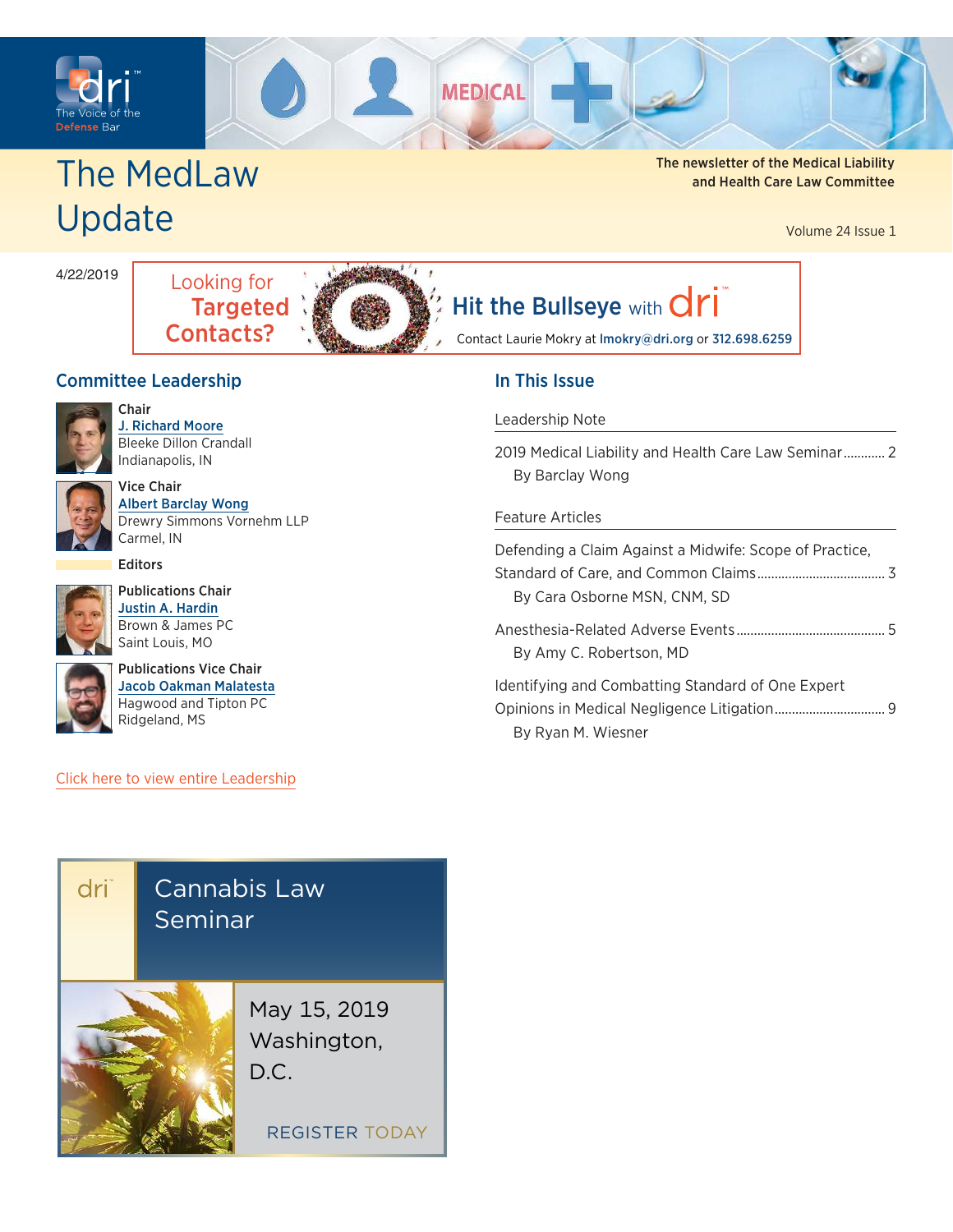#### <span id="page-1-0"></span>Leadership Note

# 2019 Medical Liability and Health Care Law Seminar

#### By Barclay Wong



I had the distinct pleasure of attending our Medical Liability and Health Care Law Seminar from March 20–22 in beautiful Nashville, Tennessee. This year's seminar was a huge success, with over 500 registrants. A seminar this

large and popular is the work of many people on the Steering Committee, but the Program Chair Erika Amarante and Vice Program Chair Andrew DeSimone deserve individual mentions and thanks. They put together an impressive faculty who kept the audience's attention throughout the seminar.

The seminar began with the first litigation skills add-on session ever held at this conference. A capped group of 30 attorneys received intense instruction from a very experienced faculty about deposing a life care planner. This interactive session was an opportunity to learn a great deal in a small group from people who have done exactly what they are teaching. Thanks to James Craven for taking the lead and coordinating the first litigation skills add-on session. We are looking for ideas for next year's litigation skills add-on session so please email me if you have any thoughts.

Also new to the seminar this year was our community service project: Operation Gratitude. Stephanie Wurdock graciously organized this event which gave our attendees the opportunity to make paracord bracelets for our troops. The quality of the bracelets may have varied, but the enjoyment of the attendees did not.

The best part of the first day of a seminar is always the networking reception and this year was no different. Attendees enjoyed appetizers and drinks in the beautiful lobby of the Hilton Downtown Nashville with live music playing in the background. Old friends and new friends mingled, networked, and enjoyed themselves before heading out to dinner. As the committee vice chair, I was lucky enough to be able to attend the faculty dinner where we had almost 30 people and lots of great conversation.

On Thursday morning, I was able to meet about 10–15 first-time attendees at their breakfast. It was very exciting to see people on the first part of their DRI voyage. After breakfast, Steve Plunkett and Erika got the seminar started. All the sessions were great, but a few stood out and must be mentioned. The highlight of the morning sessions were

the two sessions about shoulder dystocia and brachial plexus claims. Michele Grimm, PhD, Michael Ross, M.D., MPH, and Meghan Yanacek were all excellent speakers and there may have been a birthing demonstration with a lubed baby doll. Check the DRI's Twitter feed for photographs.

A very pertinent presentation concluded the first day when Joseph Buchholz and Katherine Otto spoke about social media investigation and admissibility. This presentation was applicable to many areas of the law and represents a large part of the present and future of litigation.

At the conclusion of a long day of sessions, I had the pleasure of chairing the Medical Liability and Health Care Law Committee meeting. During this meeting we begin planning next year's seminar and discuss other pertinent committee matters. It was great to see so many new faces and receive many good ideas for next year's seminar. The location for next year's seminar is being discussed and decided right now, but I promise that it will be another great city.

The Thursday night networking reception was another great event especially after a day of CLE and the committee meeting. Almost all our dine-arounds were full, and I enjoyed Asian fusion/sushi at Virage. The highlight of dinner, food wise, was thinly sliced Wagyu beef cooked on a 1,400-degree rock for 3–4 seconds per side. The real highlight of dinner was the opportunity to spend time with old and new friends.

The last day of the seminar began with Jamie Dittert speaking bright and early at the Young Lawyers Breakfast about "Decoding HIPAA: What Every Health Care Lawyer Should Know." Friday also featured another full slate of excellent presentations. Cara Osborne, SD, MSN, CNM's presentation about "Defending a Claim Against a Midwife" was particularly applicable to my practice. (You can find the fine written scholarship that she provided to accompany her presentation reprinted in this issue.) The seminar concluded at 1:30 p.m. and there were still many people at the last session.

The success of this year's seminar sets a high bar, but our leadership for next year's seminar is up to the task. Andrew DeSimone is our 2020 program chair and Meghan Yanacek is our vice program chair. We are looking for active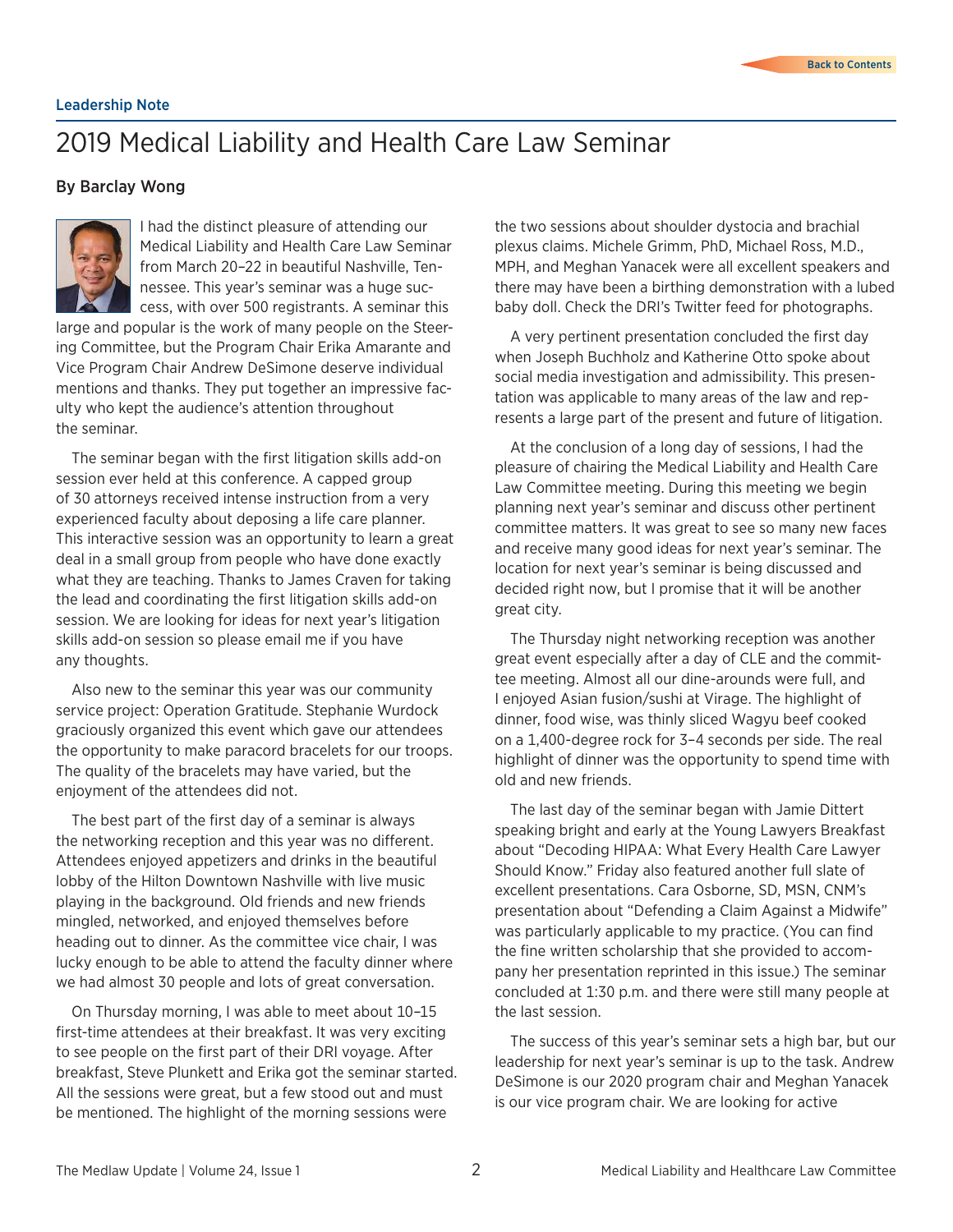#### [Back to Contents](#page-0-0)

<span id="page-2-0"></span>members of the steering committee so please contact me if you would like to help plan the 2020 seminar or if you have a presentation that you would like to propose. Thank you to all who helped plan, sponsor, or held a panel counsel meeting at this year's seminar. I hope to see everyone in Chicago in September for our Nursing Home/ALF Litigation Seminar.

*Albert Barclay Wong, an AV-rated Partner at Drewry Simmons Vornehm, LLP in Carmel, Indiana, represents*  *health care providers. His practice focuses on defending physicians, hospitals, and nursing facilities in negligence claims. He also represents all licensed health care providers, including physicians, nurses, and dentists in professional licensure matters before all of Indiana's health related boards and committees. Prior to entering private practice, Mr. Wong was an Indiana deputy attorney general where he successfully litigated hundreds of administrative actions. Mr. Wong is the Vice Chair of the DRI Medical Liability and Healthcare Law Committee.*

#### Feature Articles

# Defending a Claim Against a Midwife: Scope of Practice, Standard of Care, and Common Claims

#### By Cara Osborne MSN, CNM, SD



There are approximately four million babies born in the U.S. every year. The vast majority (98.5 percent) are born in hospitals. Physicians attend greater than 90 percent of births with midwives attending just under 10 percent.

These numbers are shifting. Out of hospital births increased 72 percent between 2004 and 2014 and births to midwives in all birth settings have shown steady increases.

Though midwives have been found to be less likely to be sued for malpractice than their physician colleagues due to their relationship based approach to care, the increasing prevalence of midwifery attended births means that the absolute number of claims in which a midwife is named is also increasing. The nature of the practice of midwifery in the United States may make defending claims against midwives less straight forward than defending claims against physicians or nurses, as midwives' scope of practice sits between the two and standard of care may be less clear.

#### Midwifery in the U.S.

Midwifery has been practiced in the United States in some form throughout the history of the United States, as it has been all over the world. Until the twentieth century, midwifery training in the United States was based on apprenticeship and often passed down among female members of families. Midwives cared for the majority of women giving birth in women's homes until the early 1900s.

Nurse-Midwifery, which is the most common form today, was brought to the United States by Mary Breckenridge with the establishment of the Frontier Nursing Service in 1928. Mrs. Breckenridge was a maternal and child health advocate and nurse who was inspired by her work with European trained midwives in France after World War I. The service and training program that she began at the Frontier Nursing Service in the mountains of Eastern Kentucky served as the foundation for the development of Nurse Midwifery in the United States.

Only with the advent of anesthesia for use during childbirth in the mid-nineteenth century did physician attendance at birth and birth in hospitals become common. As women's preferences for birth shifted to hospital-based birth with physicians, the practice of midwifery declined, only to see a resurgence in the late 1950s and 1960s as women began to choose natural childbirth after having traumatic experiences under anesthesia via controlled breathing methods such as Lamaze.

#### Types of Modern Midwives

In the United States today there are three types of midwives with varying training and scopes of practice. More than 90 percent of the births attended by midwives are attended by certified nurse-midwives (CNMs). However, there are also direct entry midwives and traditional midwives practicing in most states. This leads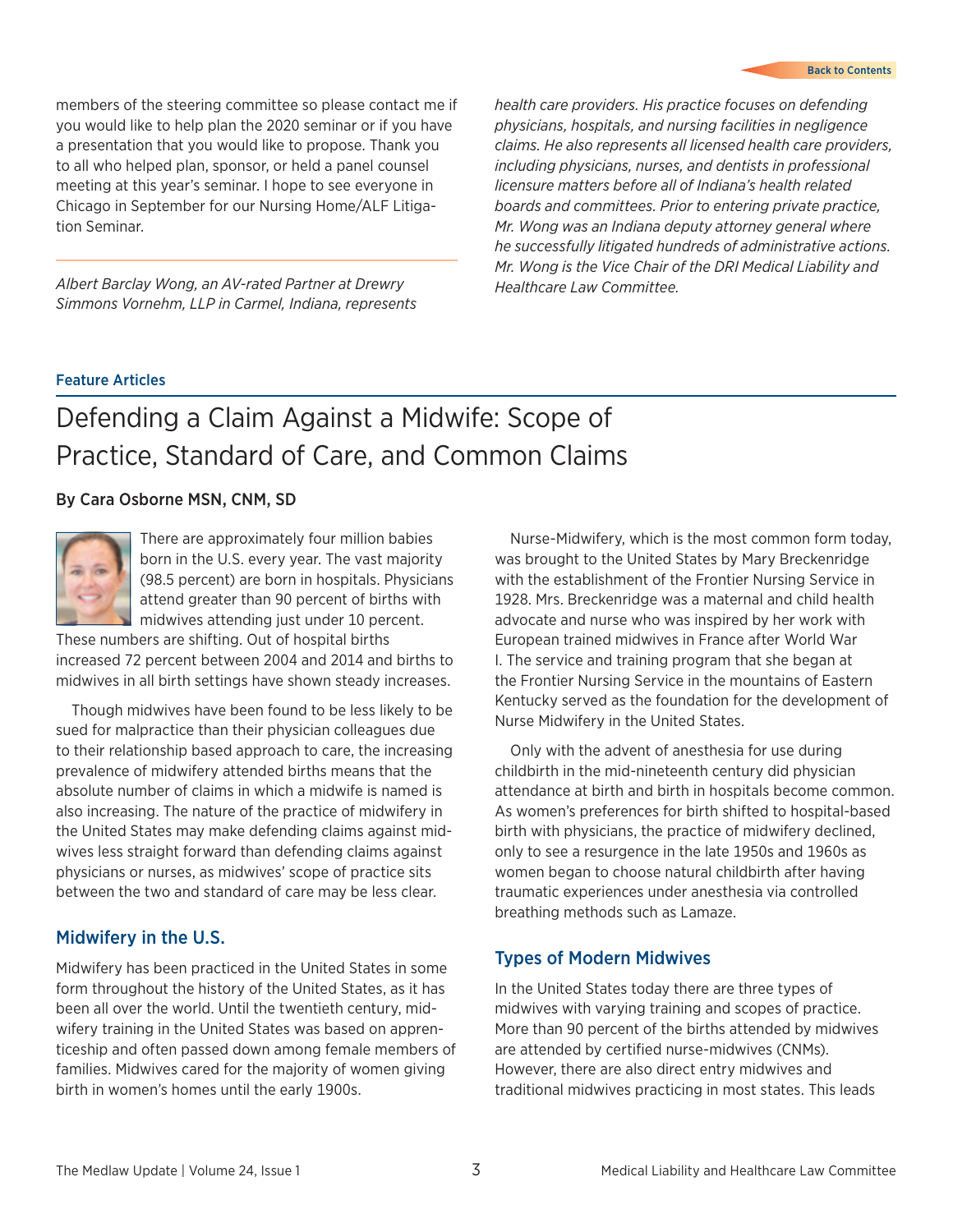to confusion both amongst the general public and the medical community.

#### *Certified Nurse-Midwives (CNMs)*

CNMs are advance practice nurses who hold a graduate degree. They are recognized by all 50 states and licensed similarly to all other types of nurse practitioners. CNMs have prescriptive privileges and the majority practice in hospitals. Certification is granted by the American Midwifery Certification Board (AMCB) after graduation from an accredited program and passing a certification exam. They are represented by the American College of Nurse-Midwives

#### *Direct Entry Midwives*

Direct entry midwives are midwives who are not nurses. Adding to the confusion, there are two sub-categories of direct entry midwives. Certified midwives (CMs) who are certified by the same body and against the same standards as CNMs, and certified professional midwives (CPMs) who are apprentice trained, rather than receiving training from an institution of higher education, and are certified by the North American Registry of Midwives (NARM) after completing their apprenticeship and passing an exam.

## *Traditional Midwives*

Traditional midwives are midwives who—for religious, personal, and philosophical reasons—choose not to become certified or licensed. These midwives typically believe the relationship between the community and midwife to be a social contract and should not require third party validation. Examples of the practice of traditional midwifery persist in variety of communities including Native American, Amish, and Hasidic Jewish communities.

## Scope of Practice

All types of midwives care for low-risk women during pregnancy, birth, and post-partum and many provide newborn care and breastfeeding support, well woman gynecologic care, and contraception to non-pregnant patients. CNMs typically practice in hospitals with a minority practicing in freestanding birth centers and homes. The majority of CMs also practice in hospitals although only in a handful of states in which licensure is available. Nearly all CPMs practice at home or in birth centers, as do all traditional midwives. All midwives believe pregnancy and birth to be physiologic processes that will most likely proceed normally without intervention. All midwives are monitoring for

deviations from normal, but each type has a specific set of intervention that they are able to provide directly. Midwives do not provide anesthesia nor cesarean section and referral patterns for higher acuity care in hospital and/or provided by a physician vary greatly by type of midwife.

## Standard of Care

Given the variety of practice settings and the differences in training, it is difficult to establish a single standard of midwifery care. As is the case across medical disciplines, standard of care can vary by geography and training. In considering whether a midwife provided care that was up to standard, it is important to refer back to the certifying body for that particular type of midwife as listed above.

In many circumstances, there are numerous methods for providing safe care and the providing a less common method should not necessarily be considered substandard. For example, fetal heart monitoring during labor is required to provide safe care. A CNM in a hospital may choose continuous electronic fetal monitoring for her patient while a CPM attending a birth at home might choose intermittent auscultation of the fetal heart rate. The literature suggests that the two methods provide equal means of assessment of fetal status. However, electronic monitoring has become ubiquitous and is therefore often considered "standard."

## Physician Support

To provide safe care, all midwives must have a plan for accessing higher acuity care for their patient should it become necessary. Many midwives will have formal agreements with physicians and hospitals in place. Depending on the type of midwife and state of practice, this level of coordination may be required for licensure. However, particularly for CPMs and traditional midwives attending births at home, there may not be a requirement and the plan for escalation may simply be to seek care for mom or baby via the nearest hospital emergency department.

## Common Causes of Action

Fear of liability has been commonly discussed as a deterrent to midwifery practice and collaboration between physicians and midwives. Physicians often have an outsized perception of their risk of vicarious liability when they collaborate with, supervise, and/or employee midwives. This risk has been discussed by Booth in his work for the *Journal of Midwifery and Women's Health.* Despite the lack of evidence of this risk, it continues to plague potential collaborative relationships between physicians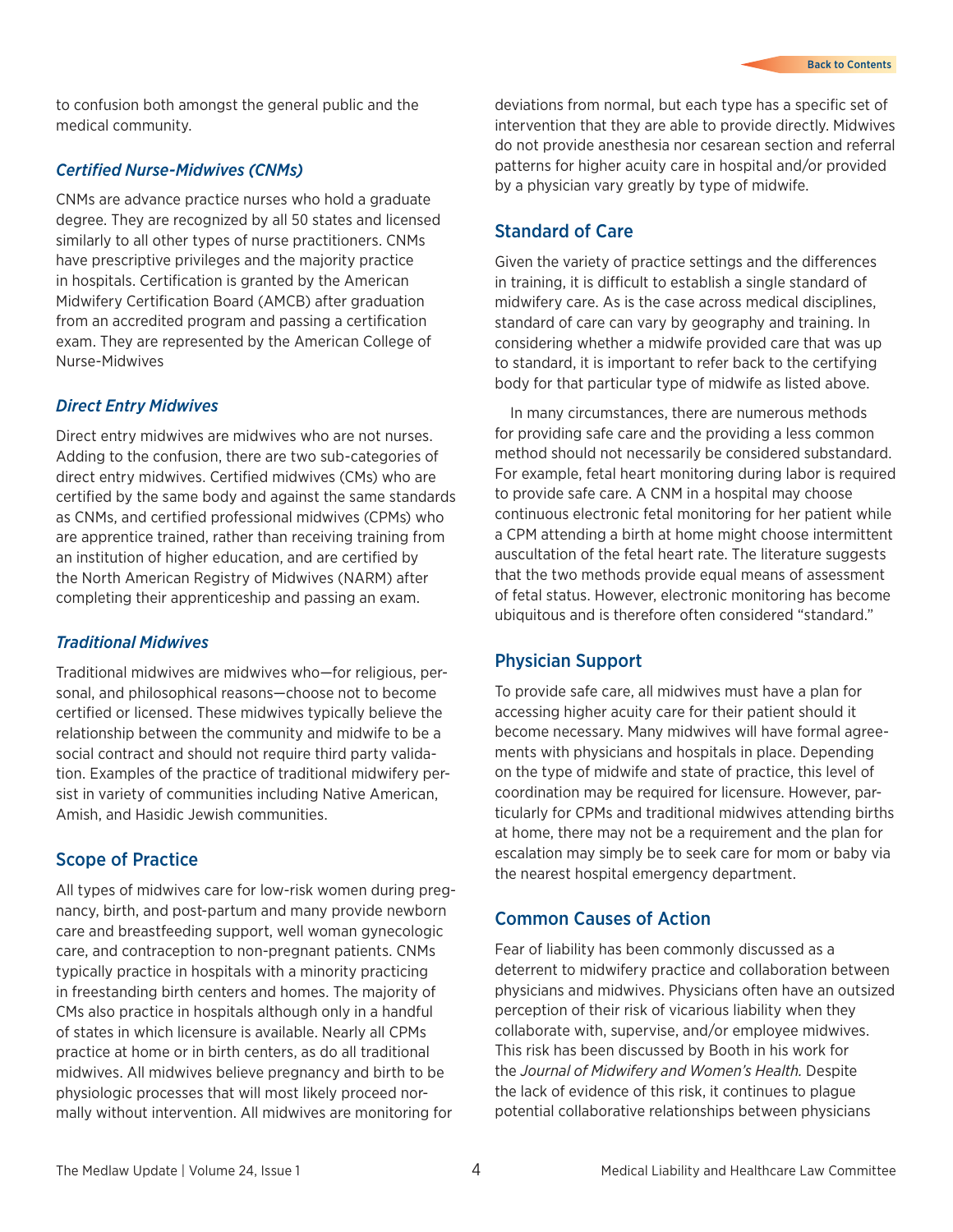<span id="page-4-0"></span>and midwives and is being addressed legislatively by removing requirements for written agreements between midwives and physicians and increasing the independence of midwifery practice.

The common causes of action against midwives are similar to those against obstetricians. In a 2015 review of 158 closed claims in which a midwife was named, McCool and colleagues found that the most common cause of action was fetal or newborn complications or death, followed by obstetric causes that included failure to call for or recommend a cesarean, failure to provide options for genetic counseling, provider negligence related to pregnancy care, shoulder dystocia, uterine rupture associated with vaginal birth after Cesarean (VBAC), and provider negligence related to the provision of gynecologic care. In all cases, it is important to establish that the standard against which the midwife is being measured is appropriate for her type of midwifery and practice setting.

#### Conclusion

In summary, the midwifery landscape in the United States is complicated and can create difficulty in defending claims against midwives. Establishing standard of care and the correct comparators for each individual case is the primary challenge. It is important to refer to certification and licensure standards for the specific type of midwife involved in the case as well as to any locally established standards represented in documents such as hospital bylaws and practice protocols.

#### *References:*

Joseph W. Booth, M.Div, JD (2007), *An Update on Vicarious Liability for Certified Nurse-Midwives/Certified Midwives,*  Journal of Midwifery and Women's Health, 52:153–157.

William F. McCool, CNM, PhD, Mamie Guidera, CNM, MSN, Ellie Griffinger, CNM, MSN, Dulcy Sacan, CNM, MSN (2015) *Closed Claims Analysis of Medical Malpractice Lawsuits Involving Midwives: Lessons Learned Regarding Safe Practices and the Avoidance of Litigation,*60:437–444.

Centers for Disease Control and Prevention; National Vital Statistics System (2018). *Birth Data* [https://www.cdc.gov/](https://www.cdc.gov/nchs/nvss/births.htm) [nchs/nvss/births.htm](https://www.cdc.gov/nchs/nvss/births.htm)

*Dr. Cara Osborne MSN, CNM, ScD is a Certified Nurse Midwife by clinical training and holds a BA in Biology from Transylvania University, a MSN in Midwifery from Vanderbilt School of Nursing, and a MS and ScD in Maternal and Child Health from Harvard School of Public Health. Her academic area of interest is perinatal epidemiology. Dr. Osborne is the co-founder of and senior advisor to Baby+Company a multi-state, private equity funded network of freestanding maternity centers. Cara is an Assistant Professor in the Eleanor Mann School of Nursing at University of Arkansas and was co-investigator for the American Association of Birth Centers Uniform Data Set. She is a reviewer for the Journal of Midwifery and Women's Health and a technical adviser to the board of directors for Midwives for Haiti.*

## Anesthesia-Related Adverse Events

#### By Amy C. Robertson, MD



The safety of anesthesia has improved over the past several decades, primarily due to effective monitoring practices, technically advanced airway management equipment, and an enhanced understanding of anesthesia-re-

lated morbidity and mortality. The death rate resulting from anesthesia-related adverse events is estimated at 1.1 per million persons each year in the United States.1 However, anesthesia-related morbidity occurs more frequently. Relatively minor complications, such as postoperative nausea and vomiting or sore throat, typically respond to treatment and resolve within hours to days. Alternatively, hypoxia or hemodynamic instability related to anesthesia

can result in permanent injury of vital organs. Many aspects attribute to these adverse outcomes. This article provides an overview of a select few complications and contributing factors. A discussion of specific clinical scenarios includes management of the patient with a difficult airway, providing anesthesia care in the non-operating room setting, and supervision of non-physician anesthesia providers and trainees.

## Management of the Difficult Airway

Airway management is a critical component when providing safe anesthesia care to patients. A number of adverse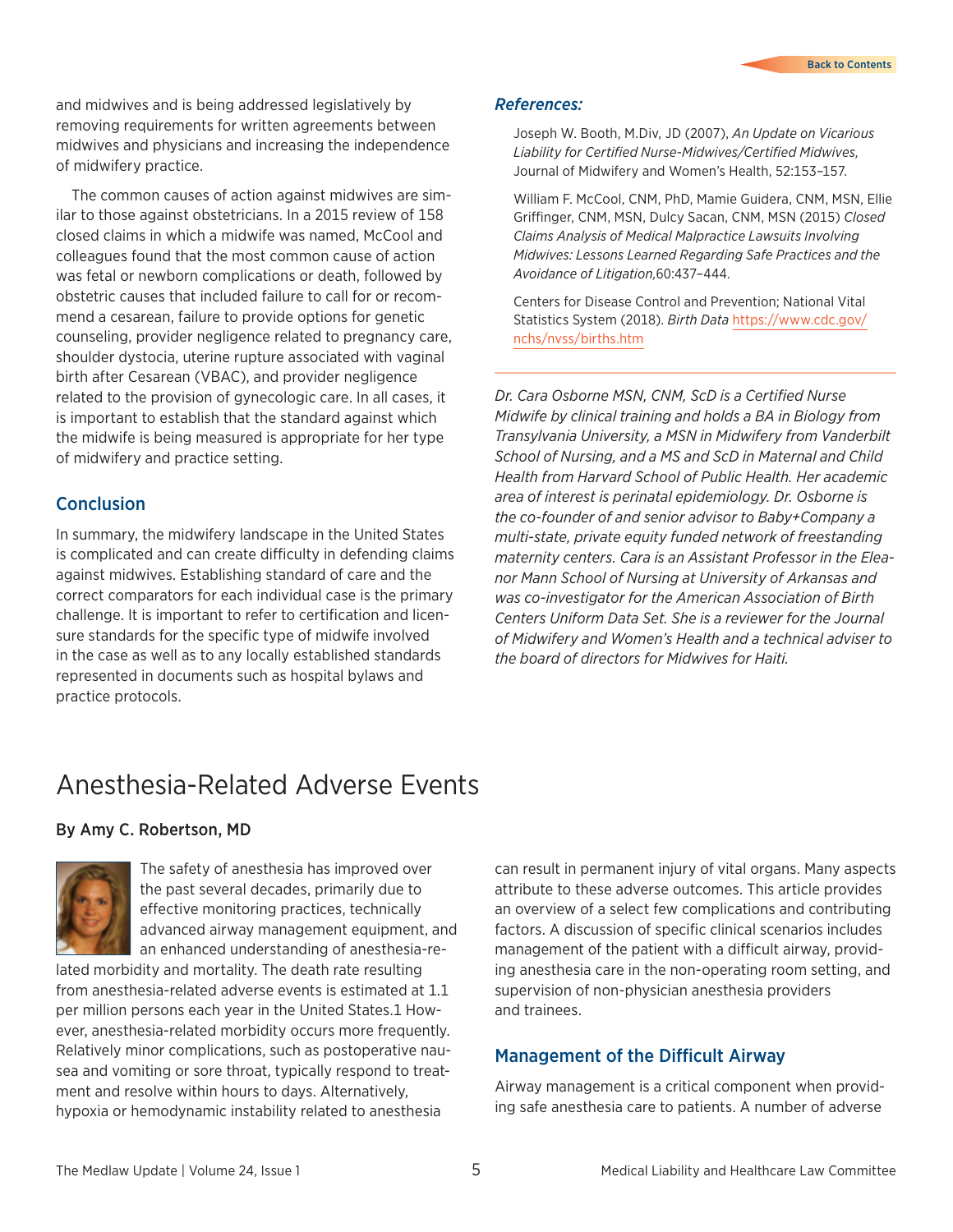events can occur when performing airway management techniques, such as dental damage, airway injury, or aspiration. Failure to adequately manage a patient's airway can also lead to impaired ventilation and oxygenation. When this occurs for a prolonged duration, hypoxic brain injury or death are potential devastating consequences.

The American Society of Anesthesiologists (ASA) developed Practice Guidelines for Management of the Difficult Airway2 to assist anesthesia providers with a practical approach to performing airway management. According to these guidelines, a difficult airway is defined as the clinical scenario in which a trained anesthesiologist encounters a challenge with successfully performing facemask ventilation and/or tracheal intubation. Patient and clinical factors as well as practitioner skill level may contribute to adverse events related to airway management.3

Incorporated into the guidelines is the ASA difficult airway algorithm which outlines key steps and interventions when providing airway management to patients. Prior to induction of anesthesia, a medical history and airway examination should be conducted with the intent of identifying risk factors of a potential difficult airway. Patient factors that predict a difficult airway or contribute to airway complications include poor dentition, limited mouth opening, large neck circumference, decreased neck range of motion, and previous history of difficult intubation. It must be noted that this is not an exhaustive list. Furthermore, there is no single test or physical exam finding with absolute sensitivity and specificity to predict difficult facemask ventilation or intubation.

In the expected difficult airway scenario, awake intubation is generally indicated. If awake intubation fails, options include canceling surgery or establishing an airway with an invasive procedure such as tracheostomy. In the unanticipated difficult airway scenario, the intubation strategy depends on whether ventilation is adequate using a facemask or supraglottic airway. The ability to ventilate directs the anesthesiologist to the nonemergency pathway of the difficult airway algorithm, which involves alternative approaches to intubation, such as the use of a fiberoptic bronchoscope. In the life-threatening situation when mask ventilation and intubation are both unsuccessful, the emergency pathway should be followed and invasive or surgical airway access is recommended. If practical, awakening the patient from general anesthesia should be considered.4 In any difficult airway scenario, calling for help is imperative.

## Providing Safe Anesthesia Care in the Non-Operating Room Setting

Medical innovations and trends in surgical practice have resulted in less invasive techniques and an increase in the number of procedures being performed outside of the traditional operating room setting. Many of these procedures require nonoperating room anesthesia (NORA). These locations include radiology departments, endoscopy suites, magnetic resonance imaging (MRI) scanners, cardiac catheterization suites, or dental clinics.

Patients receiving anesthesia for these procedures tend to be older and more medically complex, thus posing a higher risk for anesthesia.5 According to the ASA Closed Claims Database, the majority of claims related to NORA locations were due to respiratory events, including inadequate oxygenation and ventilation, and were judged to be preventable.6 Gastrointestinal endoscopy cases comprise the largest number of NORA malpractice claims involving anesthesiologists, with oversedation was a possible contributing factor in approximately 60 percent of cases.7

Challenges to maintain patient safety in this environment are numerous and extend beyond patient-related factors. Remote locations, limited work space, and a lack of additional resources such as drugs or skilled personnel are just a few of the circumstances that can impact the ability of anesthesiologists caring for these patients.6 Cardiology and radiology procedural areas contain bulky fluoroscopic equipment, often located at the patient's head, making access to patients and their airway physically difficult.

Anesthesiologists must be familiar with standards and guidelines to provide safe patient care in NORA locations. The ASA guidelines for NORA list specific criteria. These include a reliable source of oxygen, a well-maintained anesthesia machine, adequate drugs and supplies such as suction equipment, proper illumination, equipment to meet standards for basic monitoring, an emergency power supply, sufficient space, immediate access to an emergency cart with a defibrillator, reliable 2-way communication, and appropriately trained staff.8

Monitored anesthesia care (MAC) is provided for many of these procedures. Each patient should be prepared in accordance with general anesthesia because the level of sedation may be inadequate to safely perform the procedure and necessitate converting to general anesthesia. Regardless of anesthesia or sedation depth, vital organ function monitoring is mandatory. Most medications used for sedation cause some degree of respiratory depression. Over sedation and hypoventilation are more likely when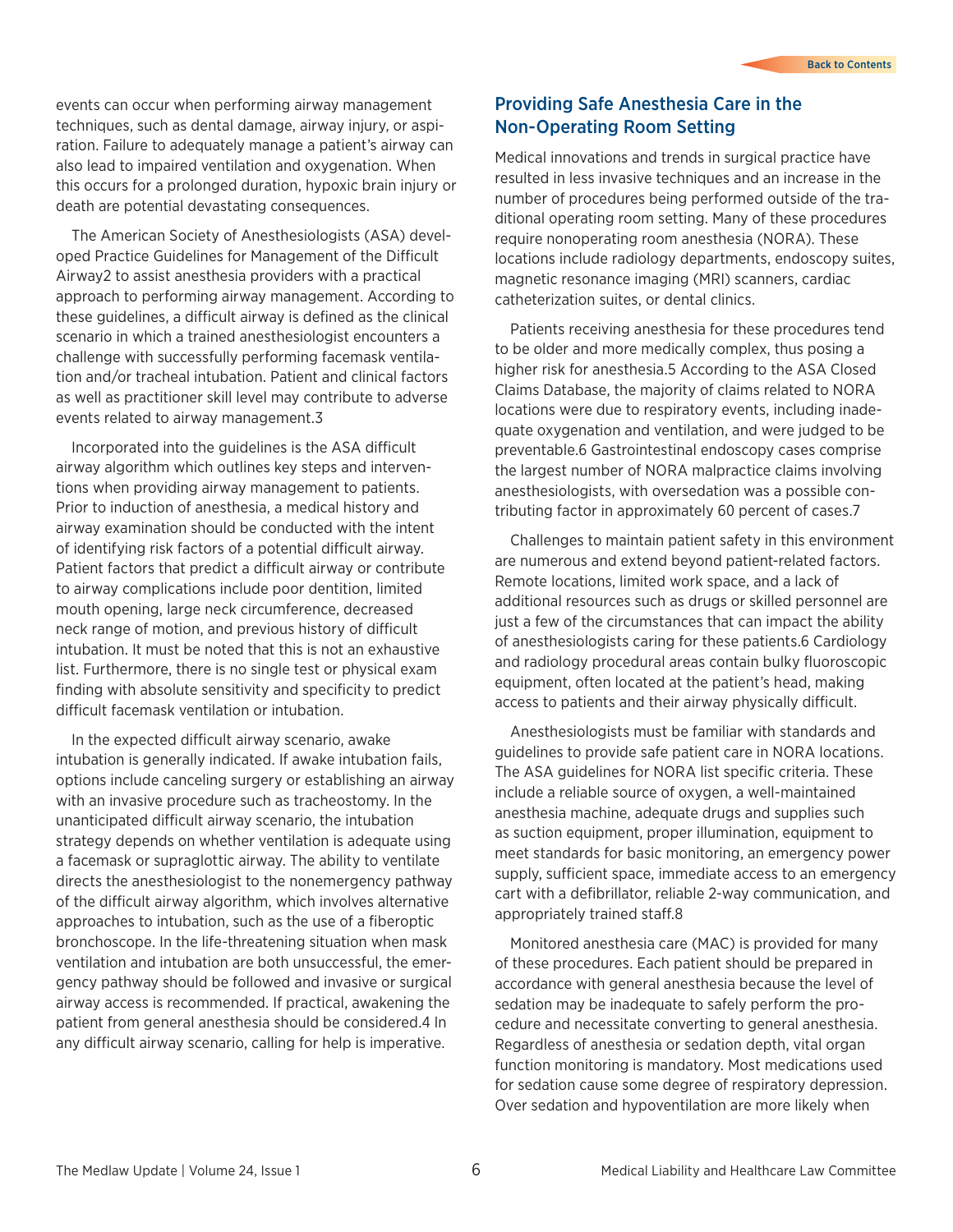multiple types of medications (intravenous anesthetics, opioids, benzodiazepines) are administered together. Ventilation can be monitored with capnography which measures carbon dioxide during exhalation. Pulse oximetry is not sufficient as hypoxemia may be a late sign of hypoventilation.

Anesthesiologists must recognize potential risk factors when caring for patients in nonoperating room settings. Furthermore, they must understand critical components of the procedure, including patient positioning, how painful or stimulating the procedure will be, and the expected duration. Discussions with the proceduralist should include treatment plans if emergencies or adverse outcomes occur. Early identification of high-risk patients is imperative, and both procedural and anesthetic plans must be discussed amongst all personnel involved.

## Supervision of Non-Physician Providers and Trainees

Anesthesia practice models vary among hospitals and regions of the country. Anesthesia care can be provided personally by an anesthesiologist. An alternative option is the anesthesia care team model in which anesthesia care is delivered by non-physician providers under the direction of the anesthesiologist. Non-physician providers include certified registered nurse anesthetists (CRNAs) and anesthesiology assistants (AAs). In addition, resident physicians can also provide anesthesia care under the supervision of an anesthesiologist. Billing requirements and compliance with Centers for Medicare and Medicaid Services (CMS) regulations determine how many cases an anesthesiologist can supervise or medically direct at the same time. Finally, CRNAs can practice independently in states that have exercised the option to opt-out of the federal rule that physicians supervise nurse anesthetists during administration of anesthesia. Currently 17 states have opted out, with increasing access to anesthesia services as the primary rationale.9

Medical supervision occurs when an anesthesiologist is involved in more than four concurrent cases with CRNAs. Medical direction allows an anesthesiologist to be directly involved in up to four concurrent anesthesia cases with CRNAs. When supervising trainees or AAs, the maximum number of concurrent cases is two. Requirements to bill for medical direction include the following: perform a pre-anesthetic examination and evaluation, prescribe the anesthesia plan, personally participate in the most demanding procedures in the anesthesia plan (typically induction and emergence), ensure that any procedures in the anesthesia plan are performed by a qualified anesthetist, monitor the course of the anesthesia administration at frequent intervals, remain physically present and available for immediate diagnosis and treatment of emergencies, and provide indicated post-anesthesia care.10

Based upon these requirements, the number of operating rooms that an anesthesiologist can supervise is limited by the likelihood of two or more critical events occurring simultaneously. Numerous cases starting at the same time in the morning increase the probability of needing to induce anesthesia for more than one patient simultaneously. Strategies allowing the anesthesiologist to be available during this critical component of the anesthesia care include staggered starts of the operating rooms and having additional anesthesiologists working at the start of the day.

Patient safety, complexity of the surgical procedure, and comorbidities or patient acuity also contribute to the decision-making process related to anesthesia staffing management. For example, staffing for a liver transplantation, one of the most complex surgical procedures, is often 1:1 with a CRNA or resident physician and the anesthesiologist is responsible for this case only. Healthy patients undergoing outpatient surgery tend to be staffed at ratios of 1:3 or 1:4 with CRNAs.11,12

The impact of physician supervision and staffing models on patient outcomes and adverse events remains controversial. A large, retrospective study published in 2018 demonstrated no difference in death rates, hospital length of stay, or hospital costs when comparing an anesthesia care team consisting of a physician anesthesiologist and a CRNA versus an anesthesiologist and an AA.13 A Cochrane review analyzed six studies to determine the safety of anesthesia provided by nurse anesthetists compared to physician anesthesiologists. Due to the complexity of perioperative care, confounding factors, and low intrinsic rate of complications, the authors concluded that no definitive statement can be made about whether one type of anesthesia care model is superior over another.14

Anesthesia-related morbidity and mortality is attributed to numerous factors. Recognizing physical examination findings and risk factors in patients with an expected difficult airway and establishing a thorough airway management plan is imperative. When encountered with an unexpected difficult airway, the ASA difficult airway algorithm provides key strategies for both the emergent and nonemergent scenarios. Medical innovations and trends in surgical practice have resulted in an increase in the number of procedures in the NORA environment, particularly for older and sicker patients. Although many procedures are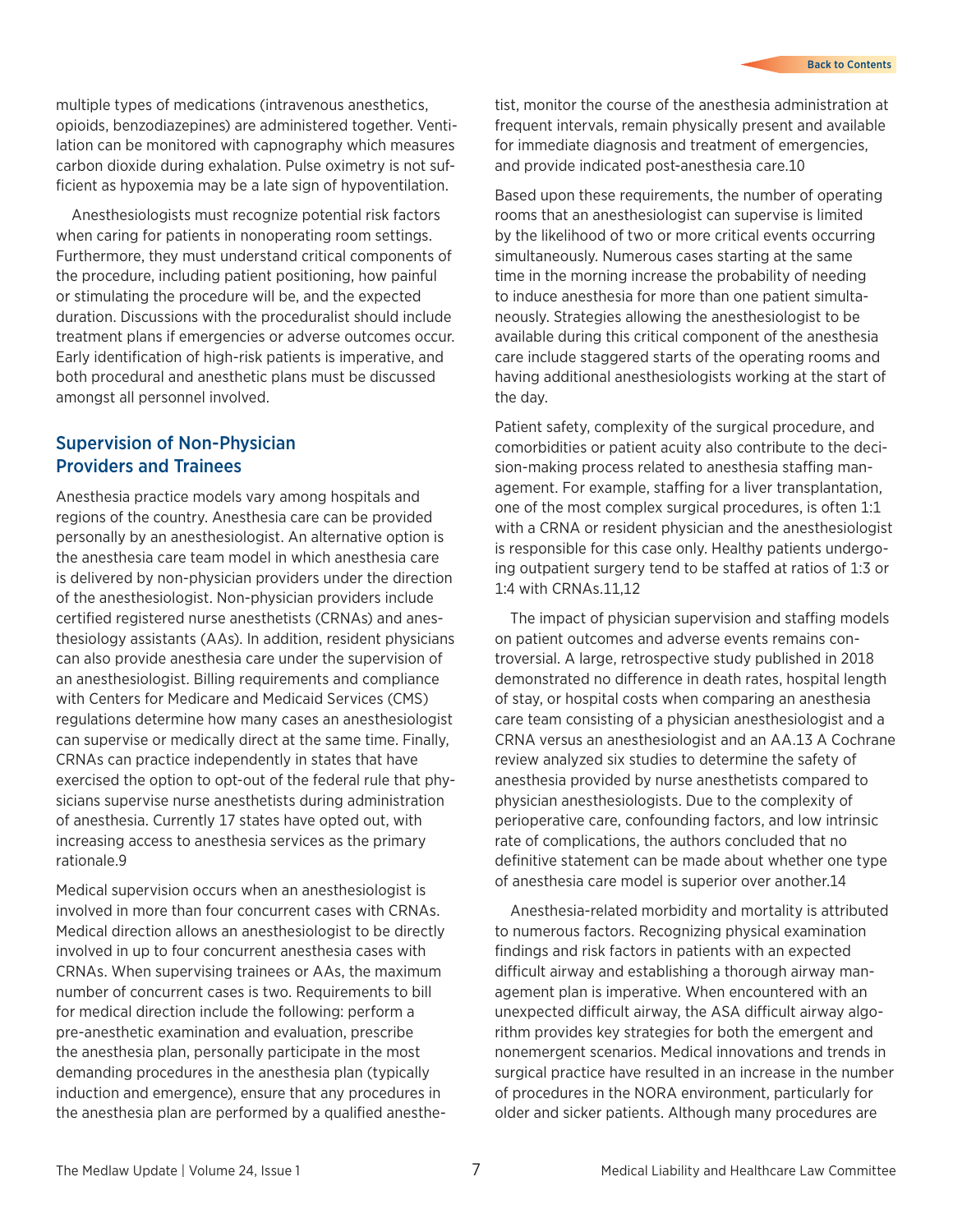performed under MAC, excessive sedation and hypoventilation can easily occur and contribute to adverse outcomes. Anesthesiologists must be familiar with standards and guidelines to provide safe patient care in these locations and establish contingencies in collaboration with the specialist performing the procedure. Anesthesia practice models vary and are based upon CMS regulations. However, patient safety and acuity along with surgical complexity often guide staffing ratios of the anesthesia care team. The impact of specific practice models on patient outcomes and adverse events remains controversial.

#### *References:*

<sup>1.</sup> Li G, Warner M, Lang BH, Huang L, Sun LS. Epidemiology of anesthesia-related mortality in the United States, 1999–2005. Anesthesiology 2009;110:759–65.

2. Practice guidelines for management of the difficult airway: an updated report by the American Society of Anesthesiologists Task Force on Management of the Difficult Airway. Anesthesiology 2013;118:251–70.

<sup>3.</sup> Frerk C, Mitchell VS, McNarry AF, Mendonca C, Bhagrath R, Patel A, O'Sullivan EP, Woodall NM, Ahmad I. Difficult Airway Society 2015 guidelines for management of unanticipated difficult intubation in adults. Br J Anaesth 2015;115:827–48.

4. Artime CA, Hagberg CA. Is there a gold standard for management of the difficult airway? Anesthesiol Clin 2015;33:233–40.

5. Boggs SD, Barnett SR, Urman RD. The future of nonoperating room anesthesia in the 21stcentury: emphasis on quality and safety. Curr Opin Anaesthesiol 2017;30:644–51.

6. Woodward ZG, Urman RD, Domino KB. Safety of Non-Operating Room Anesthesia: A Closed Claims Update. Anesthesiol Clin 2017;35:569–81. Journal of Clinical Anesthesia 2018;48:15–20.

7. Stone AB, Brovman EY, Greenberg P, Urman RD. A medicolegal analysis of malpractice claims involving anesthesiologists in the gastrointestinal endoscopy suite (2007–2016).

American Society of Anesthesiologists (ASA). ASA statement on nonoperating room anesthetizing locations. Available at: [http://www.asahq.org/w/media/sites/ asahq/files/public/](http://www.asahq.org/w/media/sites/ asahq/files/public/resources/standards-guidelines/statement-on-nonoperating-roomanesthetizing-locations.pdf) [resources/standards-guidelines/statement-on-nonoper](http://www.asahq.org/w/media/sites/ asahq/files/public/resources/standards-guidelines/statement-on-nonoperating-roomanesthetizing-locations.pdf)[ating-roomanesthetizing-locations.pdf](http://www.asahq.org/w/media/sites/ asahq/files/public/resources/standards-guidelines/statement-on-nonoperating-roomanesthetizing-locations.pdf). Accessed January 8, 2019.

9. Schneider JE, Ohsfeldt R, Pengxiang L, Miller TR, Scheibling C. Assessing the impact of state "opt-out" policy on access to and costs of surgeries and other procedures requiring anesthesia services. Health Economics Review 2017;7:1–25.

10. Centers for Medicare and Medicaid Services. Medicare Claims Processing Manual. Available at: [https://www.cms.gov/](https://www.cms.gov/Regulations-and-Guidance/Guidance/Manuals/Downloads/clm104c12.pdf) [Regulations-and-Guidance/Guidance/Manuals/Downloads/](https://www.cms.gov/Regulations-and-Guidance/Guidance/Manuals/Downloads/clm104c12.pdf) [clm104c12.pdf](https://www.cms.gov/Regulations-and-Guidance/Guidance/Manuals/Downloads/clm104c12.pdf). Access January 10, 2019.

<sup>11.</sup> Epstein RH, Dexter F. Influence of supervision ratios by anesthesiologists on first-case starts and critical portions of anesthetics. Anesthesiology 2012;116:683–91.

12. Chen Y, Gabriel RA, Kodali BS, Urman RD. Effect of anesthesia staffing ratio on first-case surgical start time. J Med Syst 40:115.

13. Sun EC, Miller TR, Moshfegh J, Baker LC. Anesthesia care team composition and surgical outcomes. Anesthesiology 2018;129:700–9.

14. Lewis SR, Nicholson A, Smith AF, Alderson P. Physician anaesthetists versus non-physician providers of anesthesia for surgical patients. Cochrane Database of Systematic Reviews 2014.

*Dr. Amy Robertson earned her medical degree at the University of Wisconsin and completed an anesthesiology residency at Vanderbilt University Medical Center in Nashville, Tennessee. Upon completion of residency in 2006, she joined the faculty at Vanderbilt. In 2010, she attended Vanderbilt University Owen Graduate School of Management and earned a Masters of Management in Health Care. She currently serves in the role of Vice Chair for Clinical Affairs. Her clinical interests include liver transplant, vascular, and trauma anesthesia.*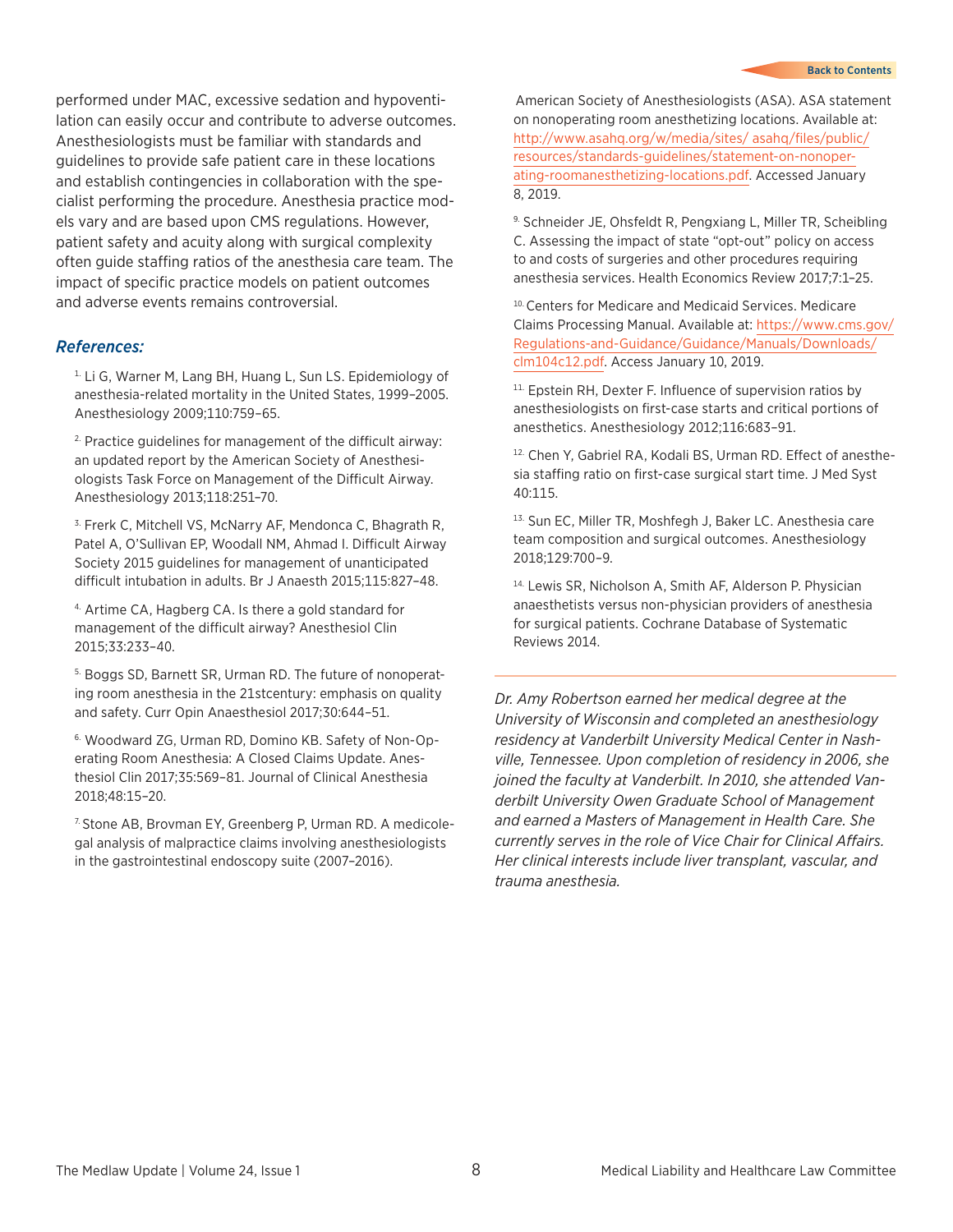# <span id="page-8-0"></span>Identifying and Combatting Standard of One Expert Opinions in Medical Negligence Litigation

#### By Ryan M. Wiesner



Expert testimony is the foundation of medical malpractice litigation. All claims asserting that a health care practitioner breached the standard of care require reliable testimony from a qualified medical professional. And though not

legally necessary, a robust defense of medical negligence actions should surely be predicated on the supporting opinions of at least one expert able to reinforce the care and medical decisions made by the defendant.

One major issue that arises in complex litigation, and especially in medical negligence cases, is a party's use of a Standard of One opinion. Simply put, a Standard of One opinion is a conclusion reached by an expert that is based solely on his or her own experience or personal preference and, therefore, is not based on or fails to take into account the standards, methods, or principles of the field in which he or she practices. Ultimately, it's an ipso facto opinion because they said so.

This article explores the Standard of One issue in medical negligence cases, discusses a recent Wisconsin Supreme Court decision highlighting this issue, and addresses techniques for combatting the problem and ensuring that Standard of One opinions are recognized by defense counsel, known to trial judges, and ultimately excluded from trial.

## The Standard of One problem

Standard of One opinions have been utilized and admitted in courts for some time and in just about every substantive legal area. Medical negligence cases are most susceptible to Standard of One opinions because there doesn't exist a universal standard for the practice of medicine. There are no OSHA, ANSI, or NFPA standards providing black and white rules on how to adequately provide medical care and treatment. Rather, professional judgment is key, and this opens medical negligence cases up to attacks from experts who try to impose their own personal preferences into cases and criticize defendant-physicians for simply failing to provide the same care as the individual expert may have provided.

A Standard of One opinion contradicts the very standard governing medical negligence cases. Medical negligence

occurs when a health care provider breaches the applicable standard of care, which is predominantly defined as the same degree of care, skill, and judgment that a reasonable professional would use in similar circumstances. The standard of care is meant to account for the state of medicine at the time the care was rendered and represent the standard of the medical field in which the defendant-physician practices. A Standard of One opinion trades a single medical expert's beliefs for the standards accepted and followed by the medical community.

Additionally, Standard of One opinions fly in the face of expert reliability standards. The majority of jurisdictions, including federal courts, follow the same standards for the admissibility of expert opinions, which adhere to or are based on the Supreme Court's decision in *Daubert v. Merrell Dow Pharmaceuticals*, 509 U.S. 579 (1993), and Federal Rule of Evidence 702. *Daubert* is concerned with ensuring courts only permit reliable testimony from a qualified expert. Standard of One opinions, even from a qualified professional, are not reliable under the *Daubert* framework.

## Case study from the Wisconsin Supreme Court

A perfect case study exists courtesy of the Wisconsin Supreme Court's 2017 decision in *Seifert v. Balink*, 2017 WI 2, 372 Wis. 2d 525, 888 N.W.2d 816. *Seifert* involved the defense's attack of the alleged personal preference opinions of an Obstetrician/Gynecologist testifying for the plaintiffs in a shoulder dystocia birth injury case. The case is ripe for discussion given the recent influx of shoulder dystocia litigation and the plaintiffs' expert's seemingly Standard of One opinion.

*Seifert* arose from a shoulder dystocia delivery of a new born infant. Shoulder dystocia is a life-threatening event that occurs during labor and delivery when an in utero infant becomes lodged on the mother's pelvic bone and is unable to travel through the birth canal. In this case, the infant was born with a severe brachial plexus injury—nerve damage in his shoulder caused by the traction on his neck and shoulder during delivery performed with the aid of a vacuum device.

The parents of this infant sued Dr. Kay Balink, the family practice physician who delivered their son and retained Dr.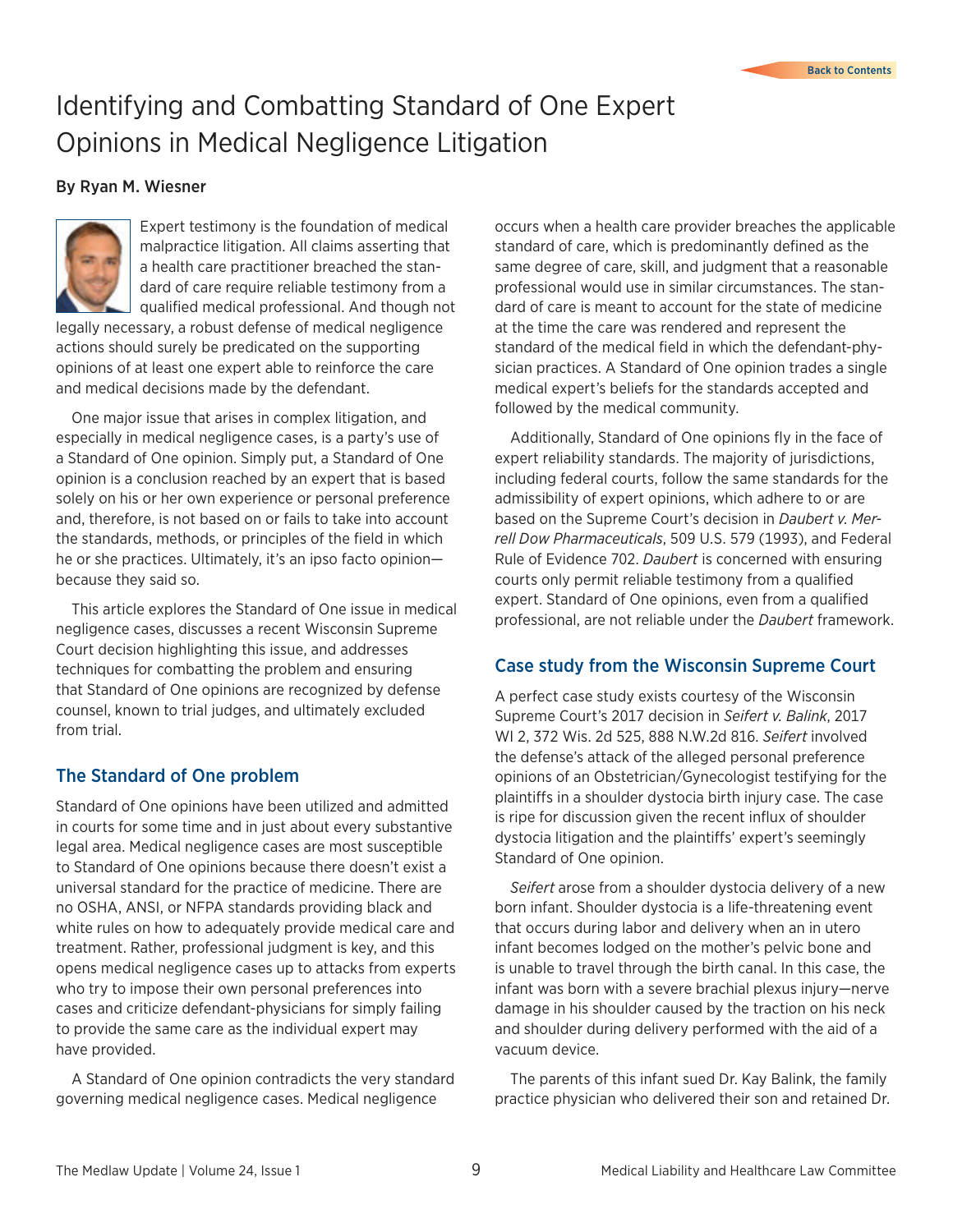Jeffrey Wenger as an expert. Dr. Wenger was an OB/GYN with over 36 years of experience who was critical of Dr. Balink's handling of the mother's prenatal care and conduct during delivery.

Dr. Wenger's most crucial opinion was that Dr. Balink failed to perform necessary testing to confirm the mother did not have gestational diabetes during her pregnancy, which is one risk factor for shoulder dystocia. Dr. Balink tested the mother for gestational diabetes during her pregnancy by performing a one-hour glucose screen and ruled out the condition based on a result of 131 mg/dl.

Dr. Balink ultimately concluded the mother did not have gestational diabetes by relying on standards set by the American College of Obstetricians and Gynecologists (ACOG). The ACOG standards provided that a test result between 130 to 140 mg/dl was a normal glucose score and, most importantly, recommended that a physician perform a follow-up three hour glucose test only if the score was higher than 140. Dr. Balink relied on the 140 threshold and chose not to perform further testing on the mother.

Dr. Wener was critical of Dr. Balink's reliance on the ACOG numbers and believed she breached the standard of care by not following the same glucose screening standard he utilized during his years of practice. He noted that he followed a strict 130 mg/dl threshold during his career and performed additional glucose testing for any pregnant woman with initial results above that number. Dr. Wenger concluded that the results of a three hour test on this mother, coupled with her weight and fetal size, would have supported a serious risk of shoulder dystocia and required pre-labor ultrasounds and contraindicated the use of a vacuum device during delivery.

Dr. Balink's counsel sought to exclude Dr. Wener's opinions as unreliable under Wisconsin's version of Fed. R. of Evid. 702 (Wis. Stat. §907.02) in pretrial motions. The crux of defense counsel's argument was that Dr. Wenger's opinions constituted inherently unreliable Standard of One conclusions based only on his personal preference as a physician. Worse yet, his opinions contradicted the standards promulgated by ACOG, which supported Dr. Balink's decision not to perform additional glucose testing. The trial court refused to exclude Dr. Wener's opinions, noting that defense counsel was free to cross examine him on his allegedly personal opinions and contrary standards. The jury returned a significant verdict in favor of the plaintiffs after finding that Dr. Balink breached the standard of care in her management of the pregnancy and delivery of the infant.

## The Court's Lead Decision and the Standard of One Dissent

Defense counsel unsuccessfully renewed their *Daubert*  challenge during post-trial motions and on appeal. The Wisconsin Supreme Court agreed to review the case and in January 2017 provided its first decision assessing *Daubert* since Wisconsin adopted that standard in 2011.

The lead opinion (and concurrences) found Dr. Wener's opinions admissible. The majority of justices relied heavily on the general principle from *Kumho Tire Company, Ltd. v. Carmicael*, the Supreme Court's other notorious expert testimony decision, in which the Court noted that an expert witness's past experience could work to render his or her opinions reliable. 526 U.S. 137 (1999)

The lead opinion relied on several federal decisions that distinguished the practice of medicine from other fields of scientific knowledge, finding that "medicine is not a science but a learned profession, deeply rooted in a number of sciences." This conclusion paved the way for the court to determine, essentially, that there is no one, universal standard for the practice of medicine and that personal experience is sufficient to render a life-long clinician's opinions and methods reliable.

The dissenting opinion is the most interesting. Two judges agreed with the majority that personal experience could, in certain cases, lay the foundation for an admissible and reliable expert opinion. However, they also recognized the Standard of One issue plaguing Dr. Wener's opinion and concluded that his opinions and testimony were not reliable under *Daubert*. Identifying the standard of care in medical negligence claims, the dissenters believed Dr. Wener's personal preference conclusions abrogated the standard of care and created a "What Would Wener Do" standard for the jury. Simply put, the plaintiffs were able to improperly advocate that a defendant breached the standard of care by violating the individual preferences of a sole medical professional.

## Combatting the Standard of One Issue

Standard of One opinions present added challenges for attorneys, undermine the adversarial process, and provide inconsistency and confusion for juries. In medical malpractice litigation, lay jurors are expected to base a decision on testimony offered by medical experts and rely on the court to ensure that testifying experts are qualified and that their opinions are reliable and trustworthy. Additionally, jurors are instructed to assess expert testimony when determining if the defendant-practitioner breached the standard of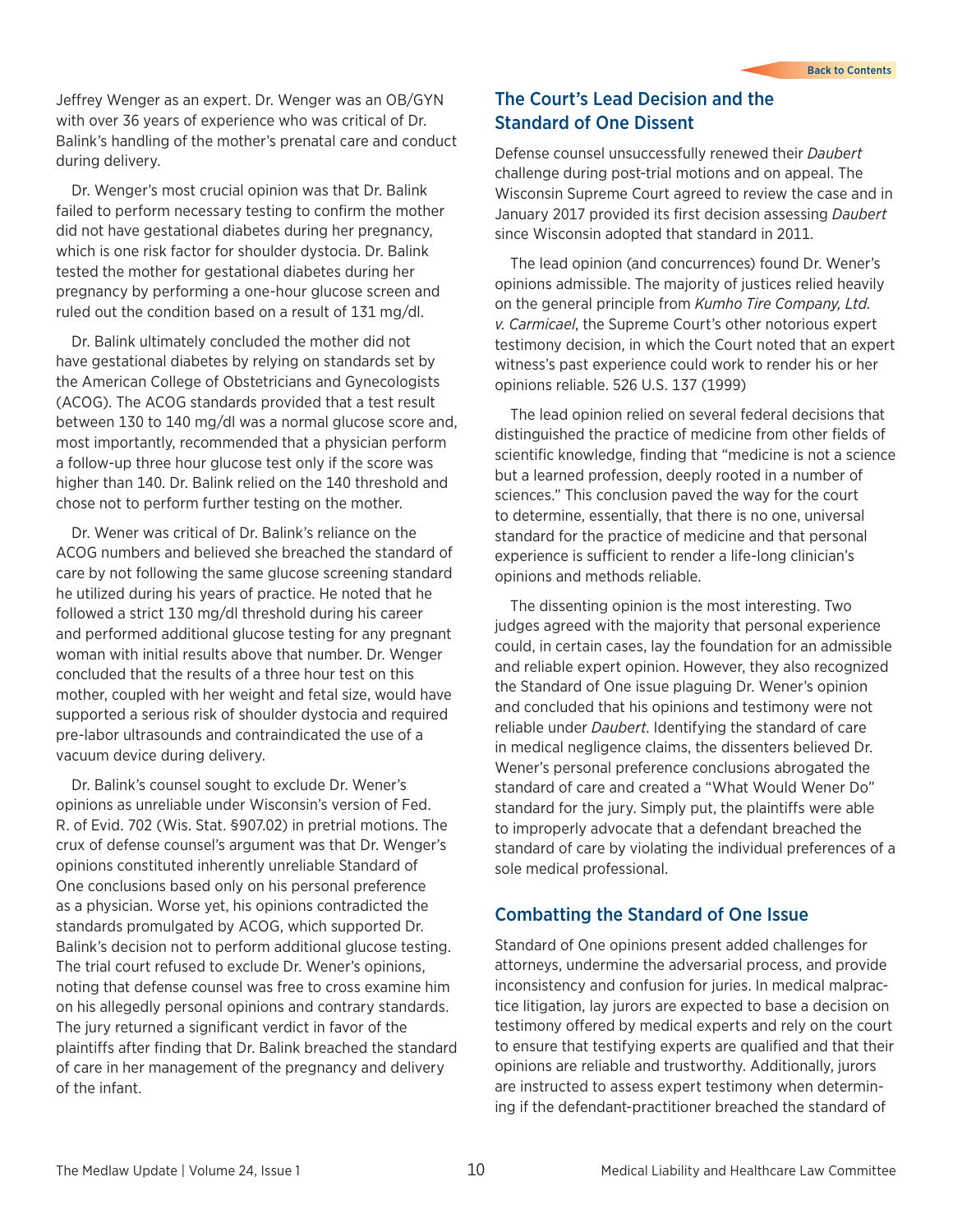care applicable to a reasonable professional in the same field. Standard of One opinions clearly undermine the basic standard of care instructions because they replace a reasonable physician or community standard with a standard based on a single physician's beliefs and they contravene reliability standards due to their failure to be based on testable methods accepted by the medical community.

The first line of defense for combatting Standard of One opinions is to understand and utilize the standards governing expert reliability. Federal Rule of Evidence 702, and states following that rule and the *Daubert* standard, impute onto trials courts a "gatekeeper" function requiring judges to confirm the reliability of all expert testimony, whether based on "scientific, technical or other specialized knowledge." Understanding the standard, applicable factors, and helpful case law are the best ways to educate the trial judge on the impropriety of a Standard of One opinion and the negative consequences of admitting these types of unreliable opinions.

Trial courts are given broad discretion to make this call by using any relevant combination of myriad factors identified by the U.S. Supreme Court and Advisory Committee. Those factors, which are fluid based on the facts and experts presented, include:

- Whether the methodology can and has been tested;
- Whether the technique has been subjected to peer review and publication;
- The known or potential rate of error of the methodology; and
- Whether the technique has been generally accepted in the scientific community.

A Standard of One expert opinion inherently disregards the *Daubert* standard and, ultimately, fails to satisfy any of the factors used when assessing reliability. The prevailing factors identified by the Supreme Court focus on reliability by ensuring that juries only hear expert testimony and opinions that are able to be tested, are based on supported methodologies, and represent the beliefs of the applicable scientific field.

Although the practice of medicine is fluid based on other learned professions, and treatment offered on a patient-by-patient basis, medical professionals worldwide receive education and training based on predominantly identical treatment principles. Defense counsel must be ready to educate judges (and lay jurors) about the medical profession and how physicians and nurses are trained to provide care.

Effective care and treatment is not the result of ad hoc conduct of one medical professional, but the byproduct of centuries of scientific research. ACOG standards, for example, are the result of endless data accumulated from the treatment of countless prenatal and labor and delivery patients. A medical opinion offered by a proposed expert is reliable when it takes into account the standard of care taught in academia, promoted by leading authorities, and practiced regularly in the profession. Medical professionals may offer care to patients on a case-by-case basis and every human body is different. But physicians absolutely follow their training, education, and foundational principles representative of their specific fields when conducting examinations, identifying a differential diagnosis, and treating a suspected condition. Personal preference opinions naturally discount a community standard; if they were based on time tested medical standards they wouldn't be the personal opinions of a single practitioner.

Standard of One opinions are vulnerable to attack by focusing on these general principles and the four factors identified by the Supreme Court in *Daubert*. A personal preference, Standard of One opinion is not subject to testing or, more appropriately, comparison to a practice standard universally utilized or recognized. Nor is a Standard of One opinion supported by publications or peer review or testable based on error rates. Worst of all, the opinions represent the beliefs of one practitioner, not the medical community as a whole.

The linchpin to a successful *Daubert* attack of a Standard of One opinion is to highlight the correlation between the inherently unreliable opinion and its negative effect on the medical negligence instructions discussing the medical standard of care. The trial court may initially believe that a qualified expert's opinions should go to the jury subject to cross examination, but may rethink that decision and exercise its gatekeeper function if admitting the testimony would confuse the jury as to the appropriate standard for assessing negligence.

Cross examination, of course, is always available to make sure jurors are aware of less-than-credible or unsupported facts and opinions. But medical testimony presents a unique challenge, since medicine is such a complicated field and jurors may be willing to put faith in a medical expert with decades of practical experience, even if his or her opinions vary from literature. Cross examination of a Standard of One opinion should focus on any differences between the expert's personal belief and standards provided in literature. In *Seifert*, for example, defense counsel hammered Dr. Wener's 130-plus standard as being